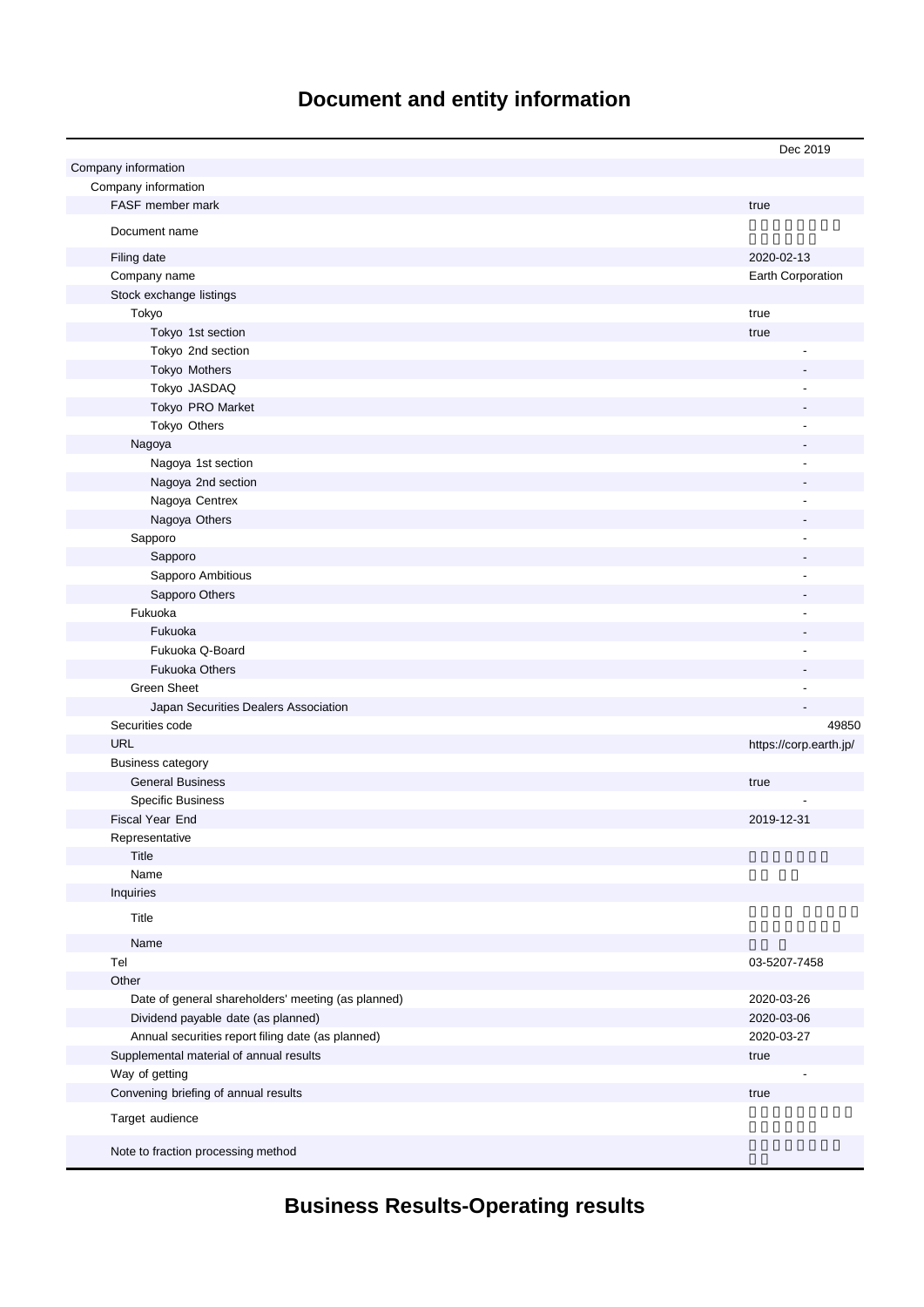|                                                    | Dec 2019 | Dec 2018 |
|----------------------------------------------------|----------|----------|
| Operating results                                  |          |          |
| Operating results                                  |          |          |
| Consolidated operating results                     |          |          |
| Consolidated income statements information         |          |          |
| Net sales                                          |          |          |
| Net sales                                          | 189,527  | 181,104  |
| % change                                           | 4.7      | 0.8      |
| Operating profit                                   |          |          |
| Operating profit                                   | 3,916    | 1,036    |
| % change                                           | 277.8    | $-76.7$  |
| Ordinary profit                                    |          |          |
| Ordinary profit                                    | 4,326    | 1,382    |
| % change                                           | 212.9    | $-72.3$  |
| Profit attributable to owners of parent            |          |          |
| Profit attributable to owners of parent            | 1,250    | $-142$   |
| % change                                           |          |          |
| Note to consolidated income statements information |          |          |
| Comprehensive income                               |          |          |
| Comprehensive income                               | 2,471    | $-2,635$ |
| Change in comprehensive income                     |          |          |
| Other consolidated operating results               |          |          |
| Basic earnings per share (Yen)                     | 61.80    | $-7.06$  |
| Diluted earnings per share (Yen)                   |          |          |
| Rate of return on equity (%)                       | 3.1      | $-0.3$   |
| Ordinary profit to total assets ratio (%)          | 4.0      | 1.2      |
| Operating profit to net sales ratio (%)            | 2.1      | 0.6      |
| Note to consolidated operating results             |          |          |
| Investment profit (loss) on equity method          |          |          |
| Note to operating results                          |          |          |

## **Business Results-Financial positions**

| (in millions of yens)                    |          |          |  |
|------------------------------------------|----------|----------|--|
|                                          | Dec 2019 | Dec 2018 |  |
| <b>Financial positions</b>               |          |          |  |
| Financial positions                      |          |          |  |
| Consolidated financial positions         |          |          |  |
| Total assets                             | 107,425  | 108,580  |  |
| Net assets                               | 44,322   | 44,372   |  |
| Capital adequacy ratio (%)               | 37.3     | 37.0     |  |
| Net assets per share (Yen)               | 1,978.86 | 1,989.93 |  |
| Note to consolidated financial positions |          |          |  |
| Owner's equity                           | 40,037   | 40,226   |  |
| Note to financial positions              | -        |          |  |

## **Business Results-Cash flows**

(in millions of yens)

|                                      | Dec 2019                 | Dec 2018 |
|--------------------------------------|--------------------------|----------|
| Cash flows                           |                          |          |
| Cash flows                           |                          |          |
| Consolidated cash flows              |                          |          |
| Cash flows from operating activities | 10,022                   | 369      |
| Cash flows from investing activities | $-3,990$                 | $-1,515$ |
| Cash flows from financing activities | $-4,768$                 | $-3,203$ |
| Cash and equivalents, end of period  | 7.312                    | 6.044    |
| Note to consolidated cash flows      |                          |          |
| Note to cash flows                   | $\overline{\phantom{a}}$ |          |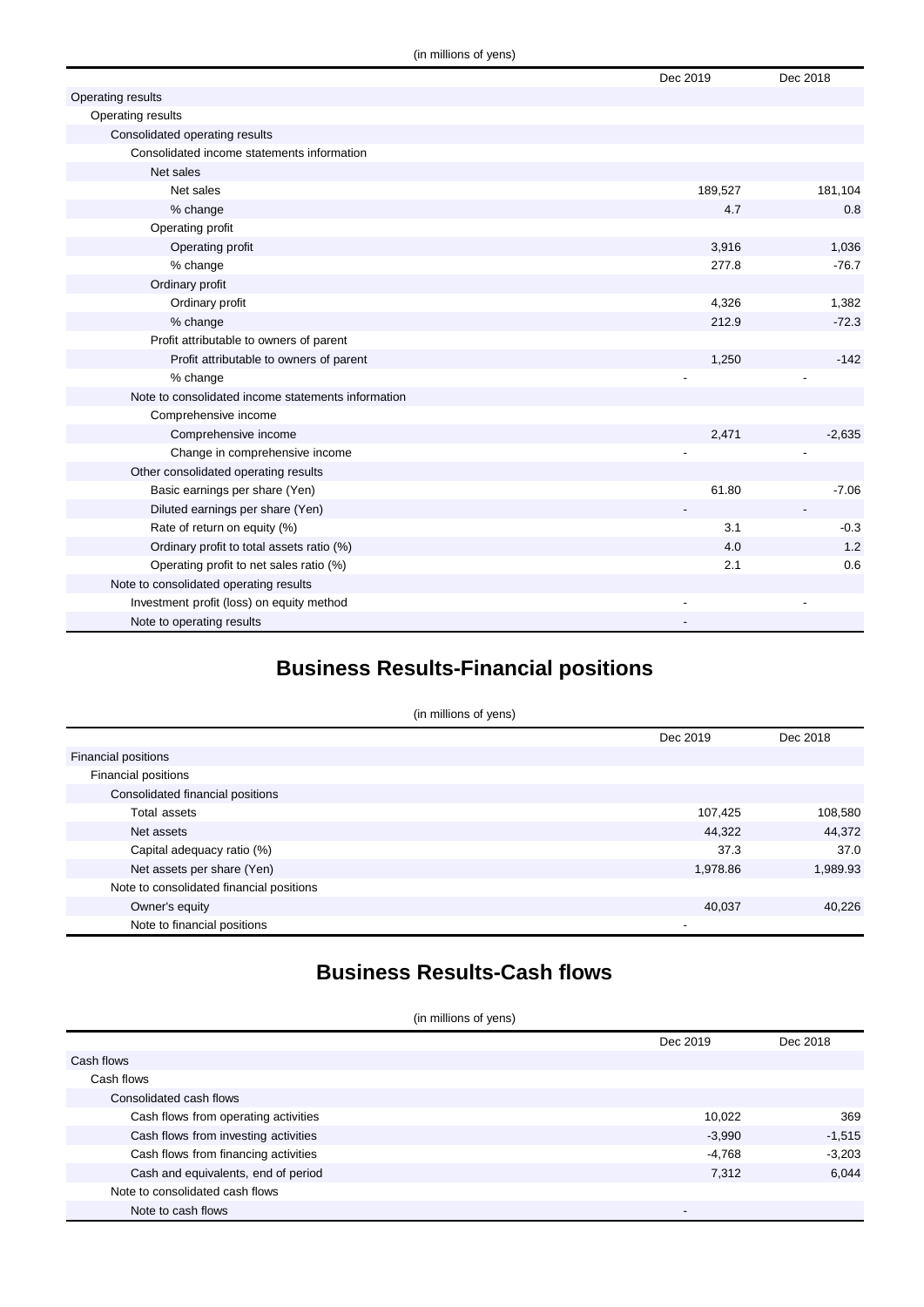|                                        | Dec 2019 |
|----------------------------------------|----------|
| Note to business results               |          |
| Note to business results               |          |
| Note to consolidated financial results |          |
| Note to consolidated financial results |          |

## **Dividends**

| Dec 2020<br>Dec 2019<br>Dec 2018<br>Dividends<br>Dividends<br><b>Dividends</b><br>Dividend per share (Yen)<br>Dividend per share (Yen)<br>First quarter<br>Result<br>Forecast<br>Upper<br>Lower<br>$\overline{\phantom{a}}$<br>Second quarter<br>Result<br>0.00<br>Forecast<br>0.00<br>Upper<br>$\overline{\phantom{a}}$<br>Lower<br>Third quarter<br>Result<br>Forecast<br>$\overline{\phantom{a}}$<br>Upper<br>Lower<br>$\overline{\phantom{a}}$<br>Year end<br>100.00<br>115.00<br>Result<br>Forecast<br>100.00<br>Upper<br>Lower<br>Annual<br>Result<br>100.00<br>115.00<br>Forecast<br>100.00<br>Upper<br>-<br>Lower<br>$\overline{\phantom{a}}$<br>Total dividend paid<br>Total dividend paid<br>Annual<br>Result<br>2,023<br>2,324<br>Payout ratio (consolidated)<br>Payout ratio (%)<br>Annual<br>Result<br>161.9<br>$\overline{\phantom{a}}$<br>Forecast<br>79.3<br>Ratio of total amount of dividends to net assets (consolidated)<br>Ratio of total amount of dividends to net assets (%)<br>Annual<br>Result<br>$5.0$<br>5.5<br>Note to dividends | (in millions of yens) |  |  |
|---------------------------------------------------------------------------------------------------------------------------------------------------------------------------------------------------------------------------------------------------------------------------------------------------------------------------------------------------------------------------------------------------------------------------------------------------------------------------------------------------------------------------------------------------------------------------------------------------------------------------------------------------------------------------------------------------------------------------------------------------------------------------------------------------------------------------------------------------------------------------------------------------------------------------------------------------------------------------------------------------------------------------------------------------------------|-----------------------|--|--|
| 0.00                                                                                                                                                                                                                                                                                                                                                                                                                                                                                                                                                                                                                                                                                                                                                                                                                                                                                                                                                                                                                                                          |                       |  |  |
|                                                                                                                                                                                                                                                                                                                                                                                                                                                                                                                                                                                                                                                                                                                                                                                                                                                                                                                                                                                                                                                               |                       |  |  |
|                                                                                                                                                                                                                                                                                                                                                                                                                                                                                                                                                                                                                                                                                                                                                                                                                                                                                                                                                                                                                                                               |                       |  |  |
|                                                                                                                                                                                                                                                                                                                                                                                                                                                                                                                                                                                                                                                                                                                                                                                                                                                                                                                                                                                                                                                               |                       |  |  |
|                                                                                                                                                                                                                                                                                                                                                                                                                                                                                                                                                                                                                                                                                                                                                                                                                                                                                                                                                                                                                                                               |                       |  |  |
|                                                                                                                                                                                                                                                                                                                                                                                                                                                                                                                                                                                                                                                                                                                                                                                                                                                                                                                                                                                                                                                               |                       |  |  |
|                                                                                                                                                                                                                                                                                                                                                                                                                                                                                                                                                                                                                                                                                                                                                                                                                                                                                                                                                                                                                                                               |                       |  |  |
|                                                                                                                                                                                                                                                                                                                                                                                                                                                                                                                                                                                                                                                                                                                                                                                                                                                                                                                                                                                                                                                               |                       |  |  |
|                                                                                                                                                                                                                                                                                                                                                                                                                                                                                                                                                                                                                                                                                                                                                                                                                                                                                                                                                                                                                                                               |                       |  |  |
|                                                                                                                                                                                                                                                                                                                                                                                                                                                                                                                                                                                                                                                                                                                                                                                                                                                                                                                                                                                                                                                               |                       |  |  |
|                                                                                                                                                                                                                                                                                                                                                                                                                                                                                                                                                                                                                                                                                                                                                                                                                                                                                                                                                                                                                                                               |                       |  |  |
|                                                                                                                                                                                                                                                                                                                                                                                                                                                                                                                                                                                                                                                                                                                                                                                                                                                                                                                                                                                                                                                               |                       |  |  |
|                                                                                                                                                                                                                                                                                                                                                                                                                                                                                                                                                                                                                                                                                                                                                                                                                                                                                                                                                                                                                                                               |                       |  |  |
|                                                                                                                                                                                                                                                                                                                                                                                                                                                                                                                                                                                                                                                                                                                                                                                                                                                                                                                                                                                                                                                               |                       |  |  |
|                                                                                                                                                                                                                                                                                                                                                                                                                                                                                                                                                                                                                                                                                                                                                                                                                                                                                                                                                                                                                                                               |                       |  |  |
|                                                                                                                                                                                                                                                                                                                                                                                                                                                                                                                                                                                                                                                                                                                                                                                                                                                                                                                                                                                                                                                               |                       |  |  |
|                                                                                                                                                                                                                                                                                                                                                                                                                                                                                                                                                                                                                                                                                                                                                                                                                                                                                                                                                                                                                                                               |                       |  |  |
|                                                                                                                                                                                                                                                                                                                                                                                                                                                                                                                                                                                                                                                                                                                                                                                                                                                                                                                                                                                                                                                               |                       |  |  |
|                                                                                                                                                                                                                                                                                                                                                                                                                                                                                                                                                                                                                                                                                                                                                                                                                                                                                                                                                                                                                                                               |                       |  |  |
|                                                                                                                                                                                                                                                                                                                                                                                                                                                                                                                                                                                                                                                                                                                                                                                                                                                                                                                                                                                                                                                               |                       |  |  |
|                                                                                                                                                                                                                                                                                                                                                                                                                                                                                                                                                                                                                                                                                                                                                                                                                                                                                                                                                                                                                                                               |                       |  |  |
|                                                                                                                                                                                                                                                                                                                                                                                                                                                                                                                                                                                                                                                                                                                                                                                                                                                                                                                                                                                                                                                               |                       |  |  |
|                                                                                                                                                                                                                                                                                                                                                                                                                                                                                                                                                                                                                                                                                                                                                                                                                                                                                                                                                                                                                                                               |                       |  |  |
|                                                                                                                                                                                                                                                                                                                                                                                                                                                                                                                                                                                                                                                                                                                                                                                                                                                                                                                                                                                                                                                               |                       |  |  |
|                                                                                                                                                                                                                                                                                                                                                                                                                                                                                                                                                                                                                                                                                                                                                                                                                                                                                                                                                                                                                                                               |                       |  |  |
|                                                                                                                                                                                                                                                                                                                                                                                                                                                                                                                                                                                                                                                                                                                                                                                                                                                                                                                                                                                                                                                               |                       |  |  |
|                                                                                                                                                                                                                                                                                                                                                                                                                                                                                                                                                                                                                                                                                                                                                                                                                                                                                                                                                                                                                                                               |                       |  |  |
|                                                                                                                                                                                                                                                                                                                                                                                                                                                                                                                                                                                                                                                                                                                                                                                                                                                                                                                                                                                                                                                               |                       |  |  |
|                                                                                                                                                                                                                                                                                                                                                                                                                                                                                                                                                                                                                                                                                                                                                                                                                                                                                                                                                                                                                                                               |                       |  |  |
|                                                                                                                                                                                                                                                                                                                                                                                                                                                                                                                                                                                                                                                                                                                                                                                                                                                                                                                                                                                                                                                               |                       |  |  |
|                                                                                                                                                                                                                                                                                                                                                                                                                                                                                                                                                                                                                                                                                                                                                                                                                                                                                                                                                                                                                                                               |                       |  |  |
|                                                                                                                                                                                                                                                                                                                                                                                                                                                                                                                                                                                                                                                                                                                                                                                                                                                                                                                                                                                                                                                               |                       |  |  |
|                                                                                                                                                                                                                                                                                                                                                                                                                                                                                                                                                                                                                                                                                                                                                                                                                                                                                                                                                                                                                                                               |                       |  |  |
|                                                                                                                                                                                                                                                                                                                                                                                                                                                                                                                                                                                                                                                                                                                                                                                                                                                                                                                                                                                                                                                               |                       |  |  |
|                                                                                                                                                                                                                                                                                                                                                                                                                                                                                                                                                                                                                                                                                                                                                                                                                                                                                                                                                                                                                                                               |                       |  |  |
|                                                                                                                                                                                                                                                                                                                                                                                                                                                                                                                                                                                                                                                                                                                                                                                                                                                                                                                                                                                                                                                               |                       |  |  |
|                                                                                                                                                                                                                                                                                                                                                                                                                                                                                                                                                                                                                                                                                                                                                                                                                                                                                                                                                                                                                                                               |                       |  |  |
|                                                                                                                                                                                                                                                                                                                                                                                                                                                                                                                                                                                                                                                                                                                                                                                                                                                                                                                                                                                                                                                               |                       |  |  |
|                                                                                                                                                                                                                                                                                                                                                                                                                                                                                                                                                                                                                                                                                                                                                                                                                                                                                                                                                                                                                                                               |                       |  |  |
|                                                                                                                                                                                                                                                                                                                                                                                                                                                                                                                                                                                                                                                                                                                                                                                                                                                                                                                                                                                                                                                               |                       |  |  |
|                                                                                                                                                                                                                                                                                                                                                                                                                                                                                                                                                                                                                                                                                                                                                                                                                                                                                                                                                                                                                                                               |                       |  |  |
|                                                                                                                                                                                                                                                                                                                                                                                                                                                                                                                                                                                                                                                                                                                                                                                                                                                                                                                                                                                                                                                               |                       |  |  |
|                                                                                                                                                                                                                                                                                                                                                                                                                                                                                                                                                                                                                                                                                                                                                                                                                                                                                                                                                                                                                                                               |                       |  |  |
|                                                                                                                                                                                                                                                                                                                                                                                                                                                                                                                                                                                                                                                                                                                                                                                                                                                                                                                                                                                                                                                               |                       |  |  |
|                                                                                                                                                                                                                                                                                                                                                                                                                                                                                                                                                                                                                                                                                                                                                                                                                                                                                                                                                                                                                                                               |                       |  |  |
|                                                                                                                                                                                                                                                                                                                                                                                                                                                                                                                                                                                                                                                                                                                                                                                                                                                                                                                                                                                                                                                               | Note to dividends     |  |  |
| Annual                                                                                                                                                                                                                                                                                                                                                                                                                                                                                                                                                                                                                                                                                                                                                                                                                                                                                                                                                                                                                                                        |                       |  |  |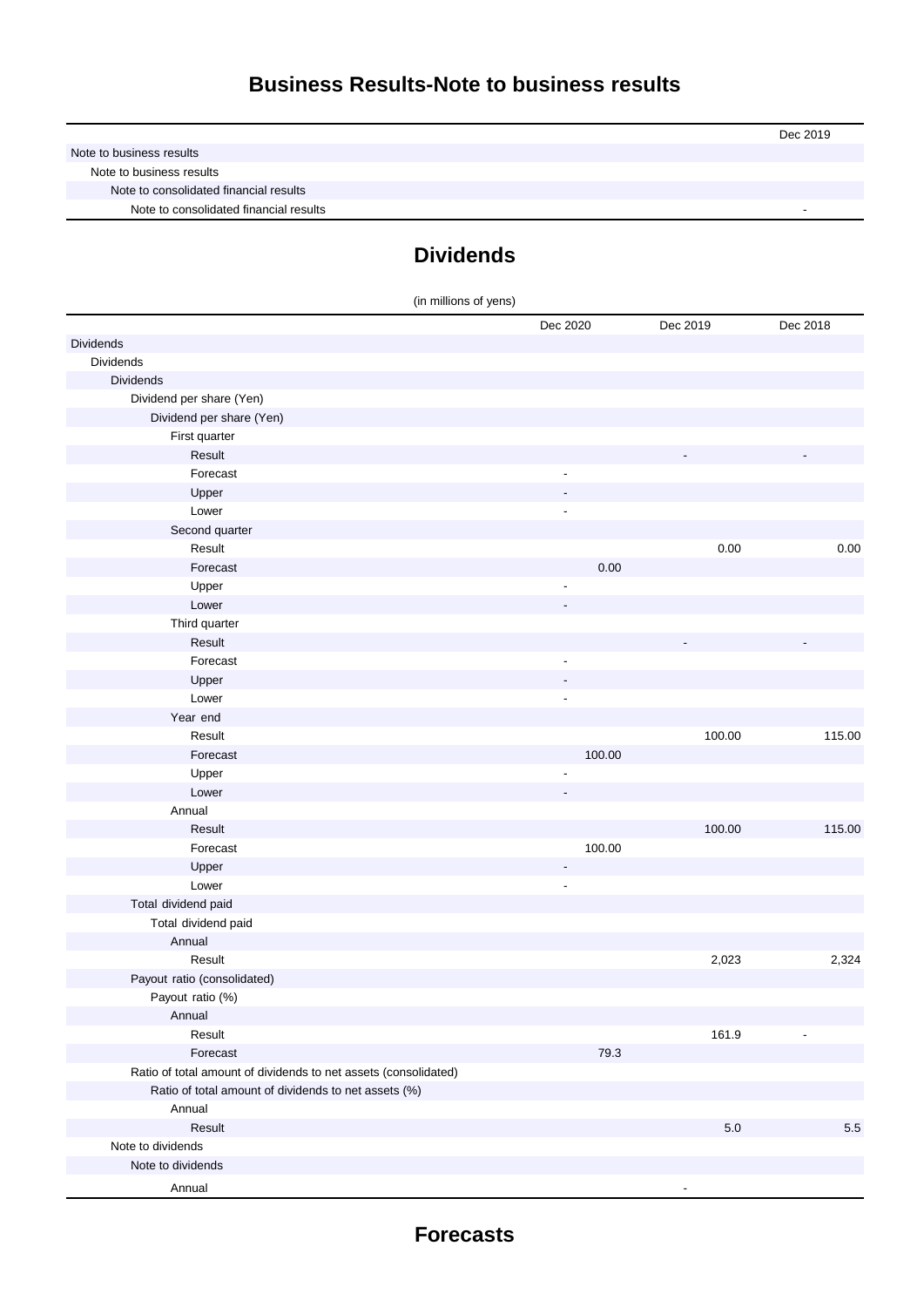(in millions of yens)

| Forecasts                               |             | Dec 2020        | Jun 2020       |
|-----------------------------------------|-------------|-----------------|----------------|
| Forecasts                               |             |                 |                |
|                                         | 3.2020 12   |                 |                |
| Title for forecasts                     | $1 \quad 1$ | 2020<br>2020 12 |                |
| Preamble to consolidated forecasts      | 31          |                 |                |
| Preamble to forecasts                   |             |                 |                |
| Main table of consolidated forecasts    |             |                 |                |
| Net sales                               |             |                 |                |
| Net sales                               |             |                 |                |
| Forecast                                |             | 187,000         | 105,500        |
| Upper                                   |             |                 |                |
| Lower                                   |             |                 |                |
| % change                                |             |                 |                |
| Forecast                                |             | $-1.3$          | 1.4            |
| Upper                                   |             | ÷,              |                |
| Lower                                   |             |                 |                |
| Operating profit                        |             |                 |                |
| Operating profit                        |             |                 |                |
| Forecast                                |             | 4,600           | 10,400         |
| Upper                                   |             |                 |                |
| Lower                                   |             | Ĭ.              | $\overline{a}$ |
| % change                                |             |                 |                |
| Forecast                                |             | 17.5            | 40.5           |
| Upper                                   |             |                 |                |
| Lower                                   |             |                 | ÷,             |
| Ordinary profit                         |             |                 |                |
| Ordinary profit                         |             |                 |                |
| Forecast                                |             | 5,000           | 10,650         |
| Upper                                   |             |                 |                |
| Lower                                   |             |                 |                |
| % change                                |             |                 |                |
| Forecast                                |             | 15.6            | 41.3           |
| Upper                                   |             |                 |                |
| Lower                                   |             |                 |                |
| Profit attributable to owners of parent |             |                 |                |
| Profit attributable to owners of parent |             |                 |                |
| Forecast                                |             | 2,550           | 6,970          |
| Upper                                   |             |                 |                |
| Lower                                   |             |                 |                |
| % change                                |             |                 |                |
| Forecast                                |             | 104.0           | 49.9           |
| Upper                                   |             |                 |                |
| Lower                                   |             |                 |                |
| Basic earnings per share (Yen)          |             |                 |                |
| Basic earnings per share (Yen)          |             |                 |                |
| Forecast                                |             | 126.03          | 344.51         |
| Upper                                   |             |                 |                |
| Lower                                   |             |                 |                |
| Note to consolidated forecasts          |             |                 |                |
| Note to forecasts                       |             |                 |                |

#### **Notes-Material changes in subsidiaries during this period changes in scope of consolidations resulting from change in subsidiaries**

Material changes in subsidiaries during this period (Changes in scope of consolidations resulting from change is subsidiaries)

Material changes in subsidiaries during this period (Changes in scope of consolidations resulting from change is subsidiaries)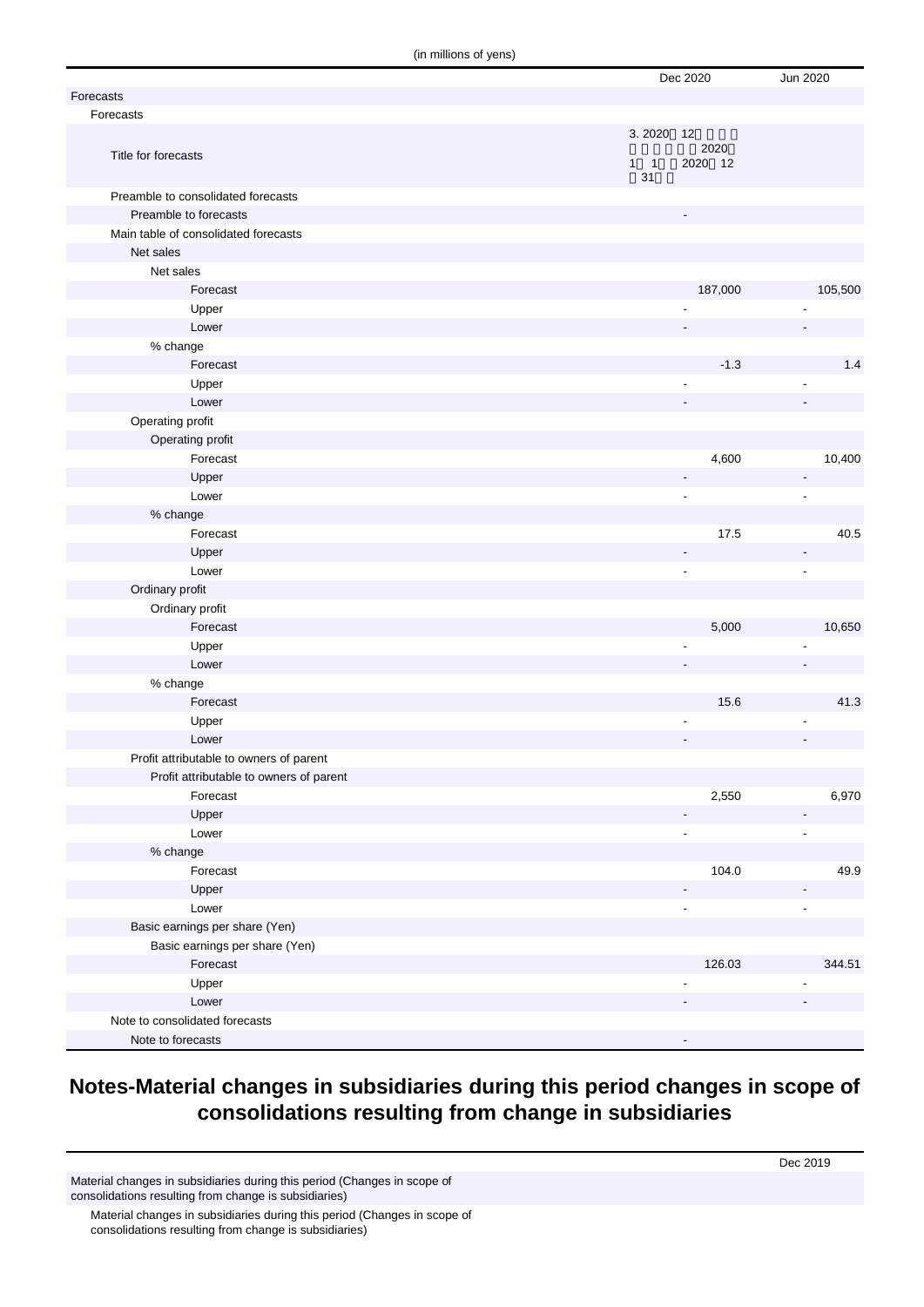| <b>Others</b>                                                                                                                     |  |
|-----------------------------------------------------------------------------------------------------------------------------------|--|
| Material changes in subsidiaries during this period (Changes in scope<br>of consolidations resulting from change is subsidiaries) |  |
| Material changes in subsidiaries during this period (Changes in<br>scope of consolidations resulting from change is subsidiaries) |  |
| Number of subsidiaries newly consolidated                                                                                         |  |
| Name of subsidiaries newly consolidated                                                                                           |  |
| Number of subsidiaries excluded from consolidation                                                                                |  |
| Name of subsidiaries excluded from consolidation                                                                                  |  |
| Note to material changes in subsidiaries during this period                                                                       |  |
| Note to material changes in subsidiaries during this period                                                                       |  |

#### **Notes-Changes in accounting policies and accounting estimates retrospective restatement**

|                                                                                               | Dec 2019 |
|-----------------------------------------------------------------------------------------------|----------|
| Changes in accounting policies and accounting estimates, retrospective<br>restatement         |          |
| Changes in accounting policies and accounting estimates, retrospective<br>restatement         |          |
| <b>Others</b>                                                                                 |          |
| Changes in accounting policies and accounting estimates,<br>retrospective restatement         |          |
| Changes in accounting policies based on revisions of accounting<br>standard                   |          |
| Changes in accounting policies other than ones based on<br>revisions of accounting standard   |          |
| Changes in accounting estimates                                                               |          |
| Retrospective restatement                                                                     |          |
| Note to changes in accounting policies and accounting estimates,<br>retrospective restatement |          |
| Note to changes in accounting policies and accounting estimates,<br>retrospective restatement |          |

## **Notes-Number of issued and outstanding shares common stock**

|                                                                                                 | Dec 2019   | Dec 2018   |
|-------------------------------------------------------------------------------------------------|------------|------------|
| Number of issued and outstanding shares (common stock)                                          |            |            |
| Number of issued and outstanding shares (common stock)                                          |            |            |
| <b>Others</b>                                                                                   |            |            |
| Number of issued and outstanding shares (common stock)                                          |            |            |
| Number of issued and outstanding shares at the end of fiscal year<br>(including treasury stock) | 20,237,500 | 20,220,000 |
| Number of treasury stock at the end of fiscal year                                              | 4.890      | 4.760      |
| Average number of shares                                                                        | 20,227,280 | 20.209.334 |
| Note to number of issued and outstanding shares (common stock)                                  |            |            |
| Note to number of issued and outstanding shares (common stock)                                  | $\,$       |            |

#### **Business Results-Overview of nonconsolidated operating results**

| (in millions of yens)                          |          |          |  |
|------------------------------------------------|----------|----------|--|
|                                                | Dec 2019 | Dec 2018 |  |
| Non-consolidated operating results             |          |          |  |
| Non-consolidated operating results             |          |          |  |
| Non-consolidated operating results             |          |          |  |
| Non-consolidated income statements information |          |          |  |
| Net sales                                      |          |          |  |
| Net sales                                      | 122,062  | 117,140  |  |
| % change                                       | 4.2      | 1.3      |  |
| Operating profit                               |          |          |  |
| Operating profit                               | 3,566    | 1,635    |  |
| % change                                       | 118.1    | $-66.3$  |  |
| Ordinary profit                                |          |          |  |